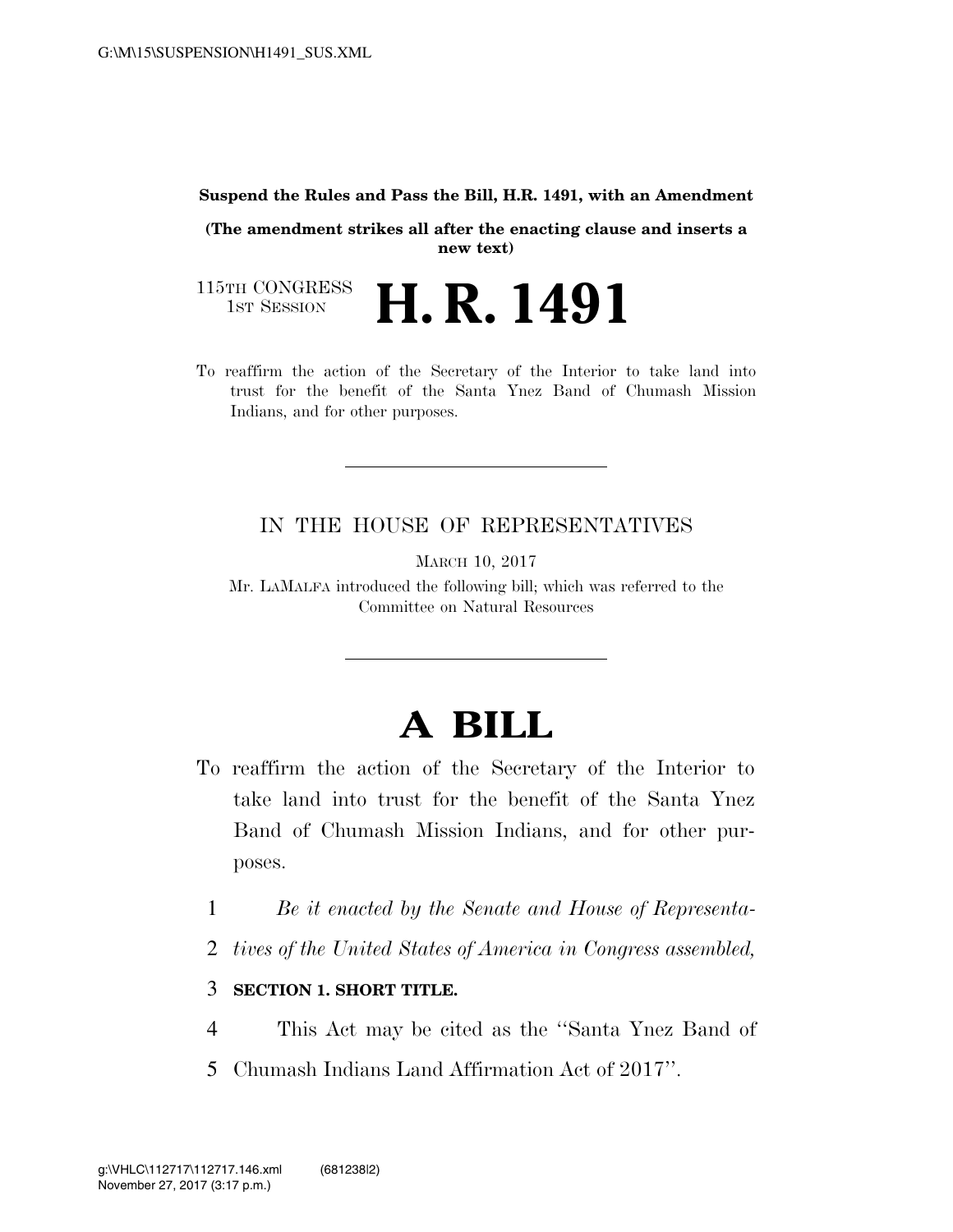### **SEC. 2. FINDINGS.**

Congress finds the following:

 (1) On October 13, 2017, the General Council of the Santa Ynez Band of Chumash Indians voted to approve the Memorandum of Agreement between the County of Santa Barbara and the Santa Ynez Band of Chumash Indians regarding the approxi- mately 1,427.28 acres of land, commonly known as Camp 4, and authorized the Tribal Chairman to sign the Memorandum of Agreement.

 (2) On October 31, 2017, the Board of Super- visors for the County of Santa Barbara approved the Memorandum of Agreement on Camp 4 and author- ized the Chair to sign the Memorandum of Agree-ment.

 (3) The Secretary of the Interior approved the Memorandum of Agreement pursuant to section 2103 of the Revised Statutes (25 U.S.C. 81).

#### **SEC. 3. REAFFIRMATION OF STATUS AND ACTIONS.**

 (a) RATIFICATION OF TRUST STATUS.—The action taken by the Secretary on January 20, 2017, to place ap- proximately 1,427.28 acres of land located in Santa Bar- bara County, California, into trust for the benefit of the Santa Ynez Band of Chumash Indians is hereby ratified and confirmed as if that action had been taken under a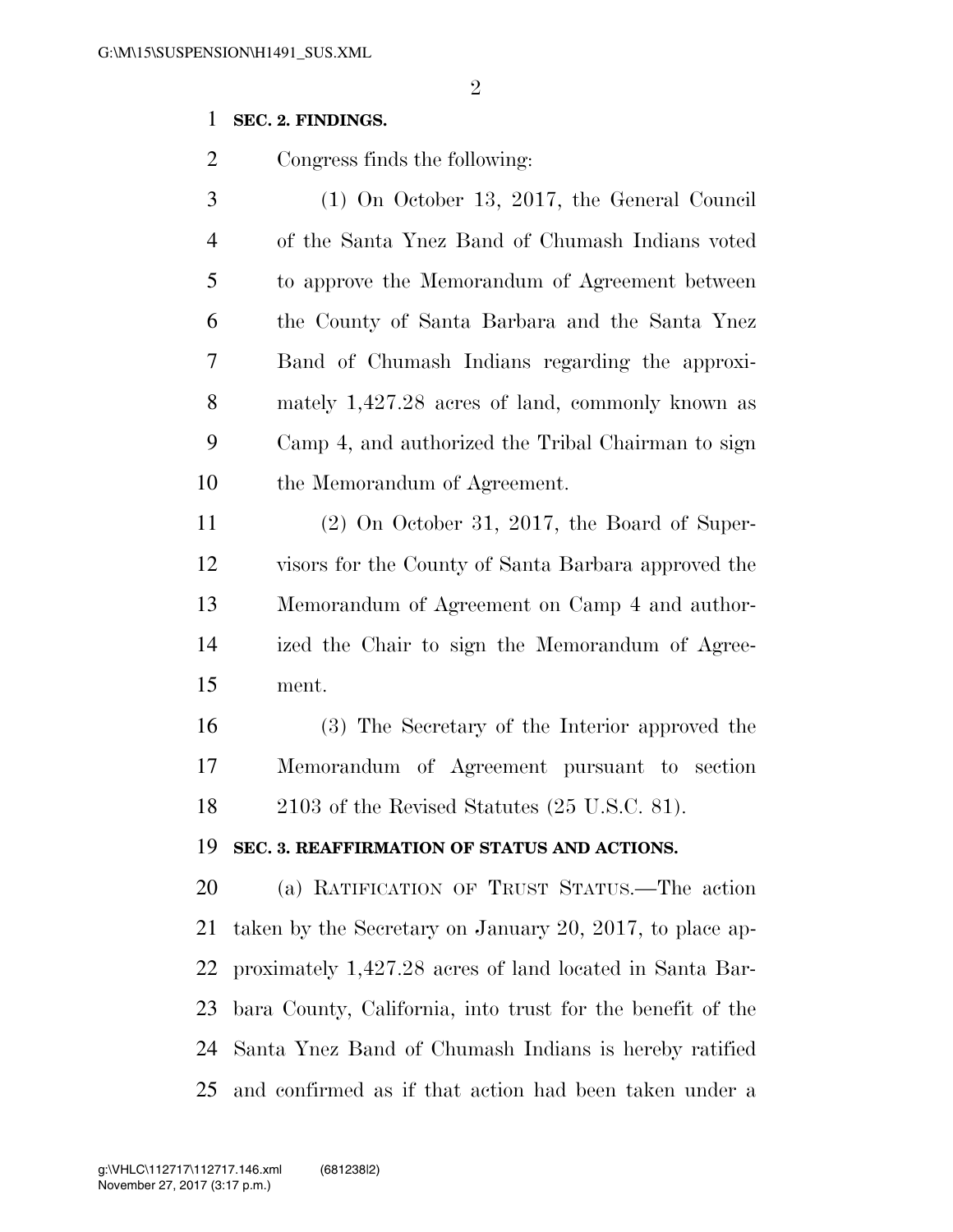Federal law specifically authorizing or directing that ac-tion.

 (b) RATIFICATION OF ACTIONS OF THE SEC- RETARY.—The actions taken by the Secretary to assume jurisdiction over the appeals relating to the fee-to-trust ac- quisition of approximately 1,427.28 acres in Santa Bar- bara County, California, on January 30, 2015, is hereby ratified and confirmed as if that action had been taken under a Federal law specifically authorizing or directing that action.

 (c) RATIFICATION OF ACTIONS OF THE SEC- RETARY.—The actions taken by the Secretary to dismiss the appeals relating to the fee-to-trust acquisition of ap- proximately 1,427.28 acres in Santa Barbara County, California, on January 19, 2017, is hereby ratified and confirmed as if that action had been taken under a Fed- eral law specifically authorizing or directing that action. (d) ADMINISTRATION.—

 (1) ADMINISTRATION.—The land placed into trust for the benefit of the Santa Ynez Band of Chumash Indians by the Secretary of the Interior on January 20, 2017, shall be a part of the Santa Ynez Indian Reservation and administered in accordance with the laws and regulations generally applicable to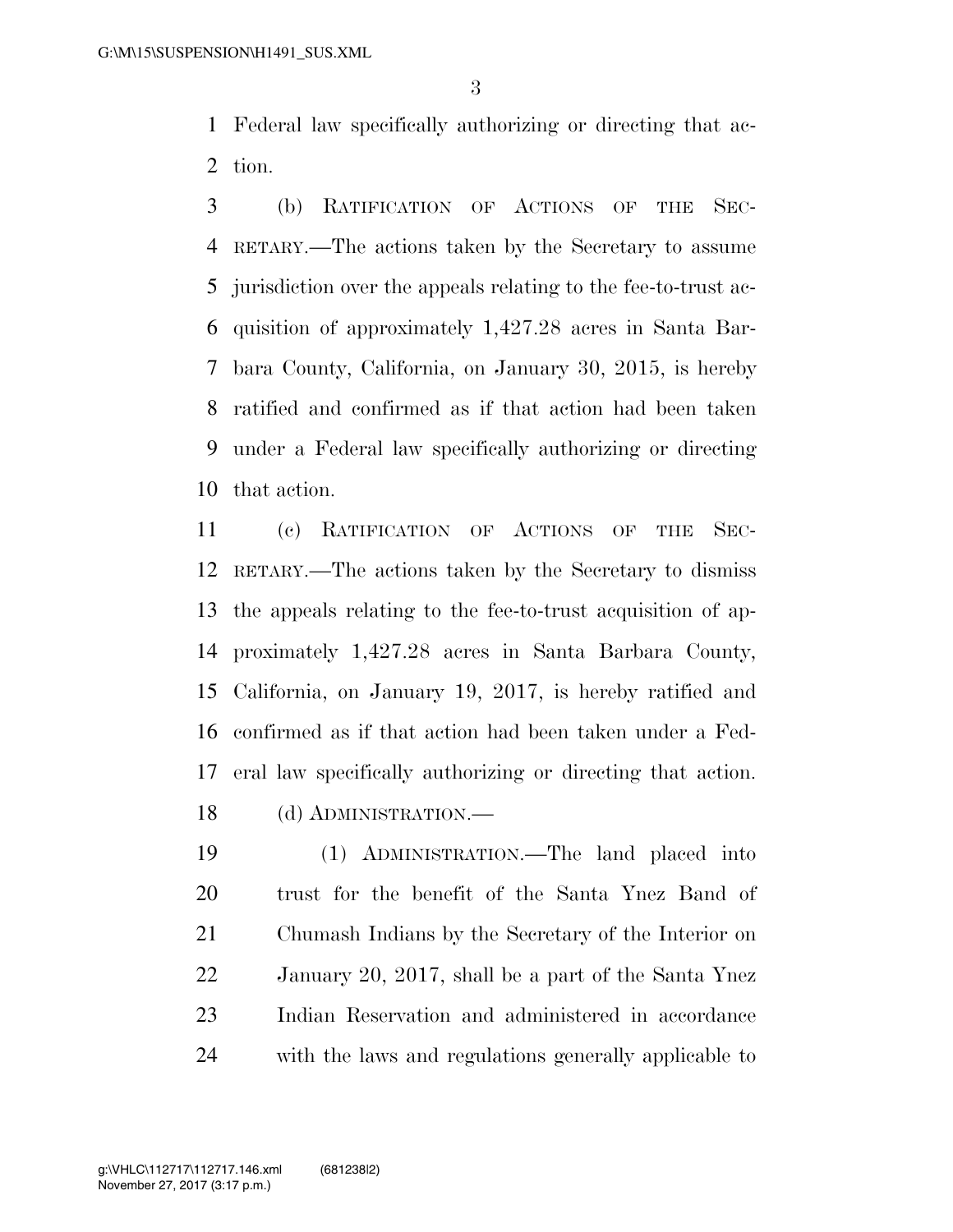the land held in trust by the United States for an Indian tribe.

 (2) EFFECT.—For purposes of certain Cali- fornia State laws (including the California Land Conservation Act of 1965, Government Code Section 51200, et seq.), placing the land described in sub- section (b) into trust shall remove any restrictions on the property pursuant to California Government Code Section 51295 or any other provision of such Act.

 (e) LEGAL DESCRIPTION OF LANDS TRANS- FERRED.—The lands to be transferred pursuant to this Act are described as follows:

 Legal Land Description/Site Location:Real property in the unincorporated area of the County of Santa Barbara, State of California, described as fol- lows: PARCEL 1: (APN: 141-121-51 AND POR- TION OF APN 141-140-10)LOTS 9 THROUGH 19 18, INCLUSIVE, OF TRACT 18, IN THE COUN- TY OF SANTA BARBARA, STATE OF CALI- FORNIA, AS SHOWN ON THE MAP SHOWING THE SUBDIVISIONS OF THE CANADA DE LOS PINOS OR COLLEGE RANCHO, FILED IN RACK 3, AS MAP 4 IN THE OFFICE OF THE COUNTY RECORDER OF SAID COUNTY. THIS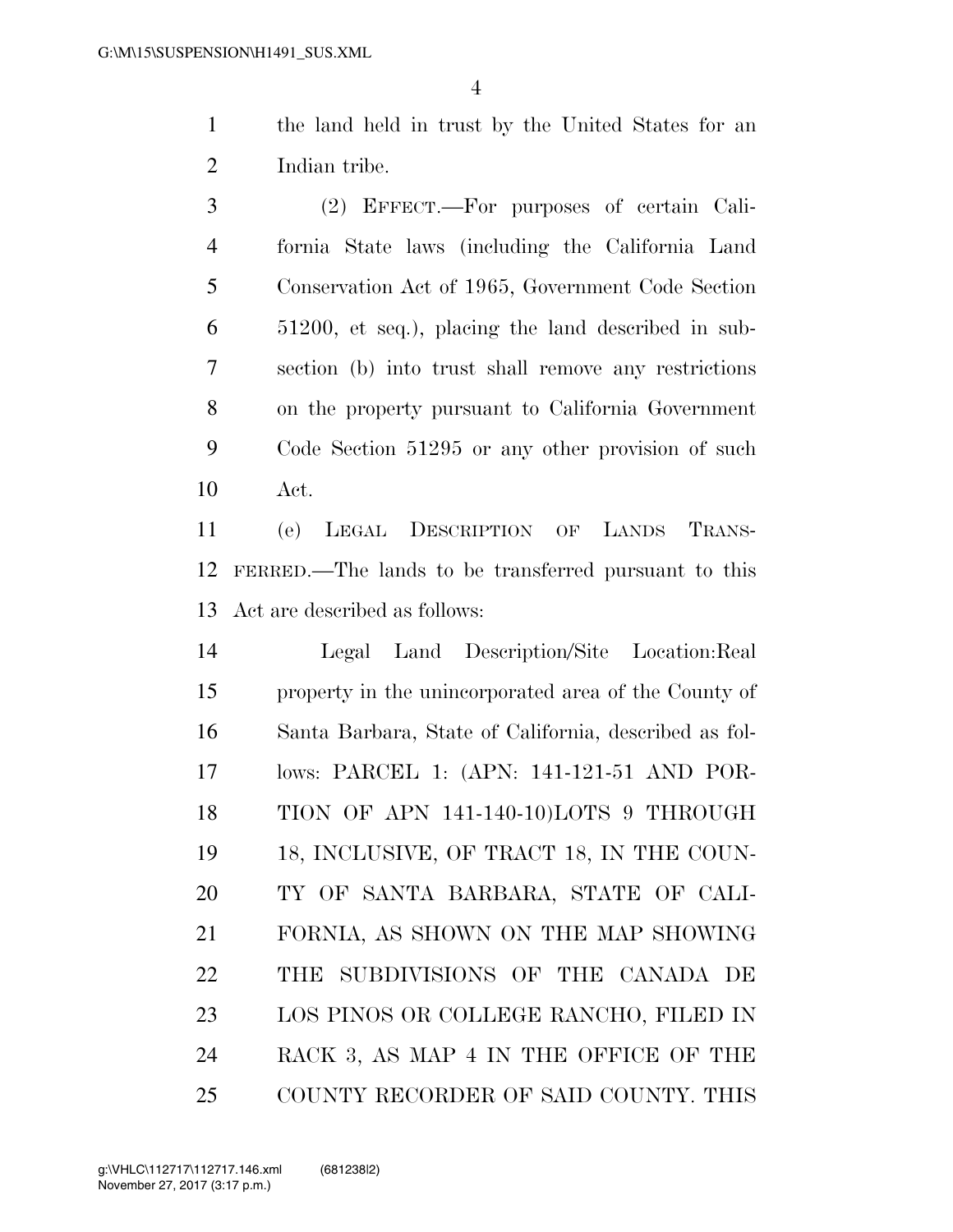LEGAL IS MADE PURSUANT TO THAT CER- TAIN CERTIFICATE OF COMPLIANCE RE- CORDED DECEMBER 5, 2001 AS INSTRU- MENT NO. 01-105580 OF OFFICIAL RECORDS. PARCEL 2: (PORTION OF APN: 141-140- 10)LOTS 1 THROUGH 12, INCLUSIVE, OF TRACT 24, IN THE COUNTY OF SANTA BAR- BARA, STATE OF CALIFORNIA, AS SHOWN ON THE MAP SHOWING THE SUBDIVISIONS OF THE CANADA DE LOS PINOS OR COL- LEGE RANCHO, FILED IN RACK 3, AS MAP 4 IN THE OFFICE OF THE COUNTY RE- CORDER OF SAID COUNTY.THIS LEGAL IS MADE PURSUANT TO THAT CERTAIN CER- TIFICATE OF COMPLIANCE RECORDED DE- CEMBER 5, 2001 AS INSTRUMENT NO. 01- 105581 OF OFFICIAL RECORDS. PARCEL 3: (PORTIONS OF APNS: 141-230-23 AND 141- 140-10)LOTS 19 AND 20 OF TRACT 18 AND THAT PORTION OF LOTS 1, 2, 7, 8, 9, 10, AND 15 THROUGH 20, INCLUSIVE, OF TRACT 16, IN THE COUNTY OF SANTA BARBARA, STATE OF CALIFORNIA, AS SHOWN ON THE MAP SHOWING THE SUBDIVISIONS OF THE CANADA DE LOS PINOS OR COLLEGE RAN-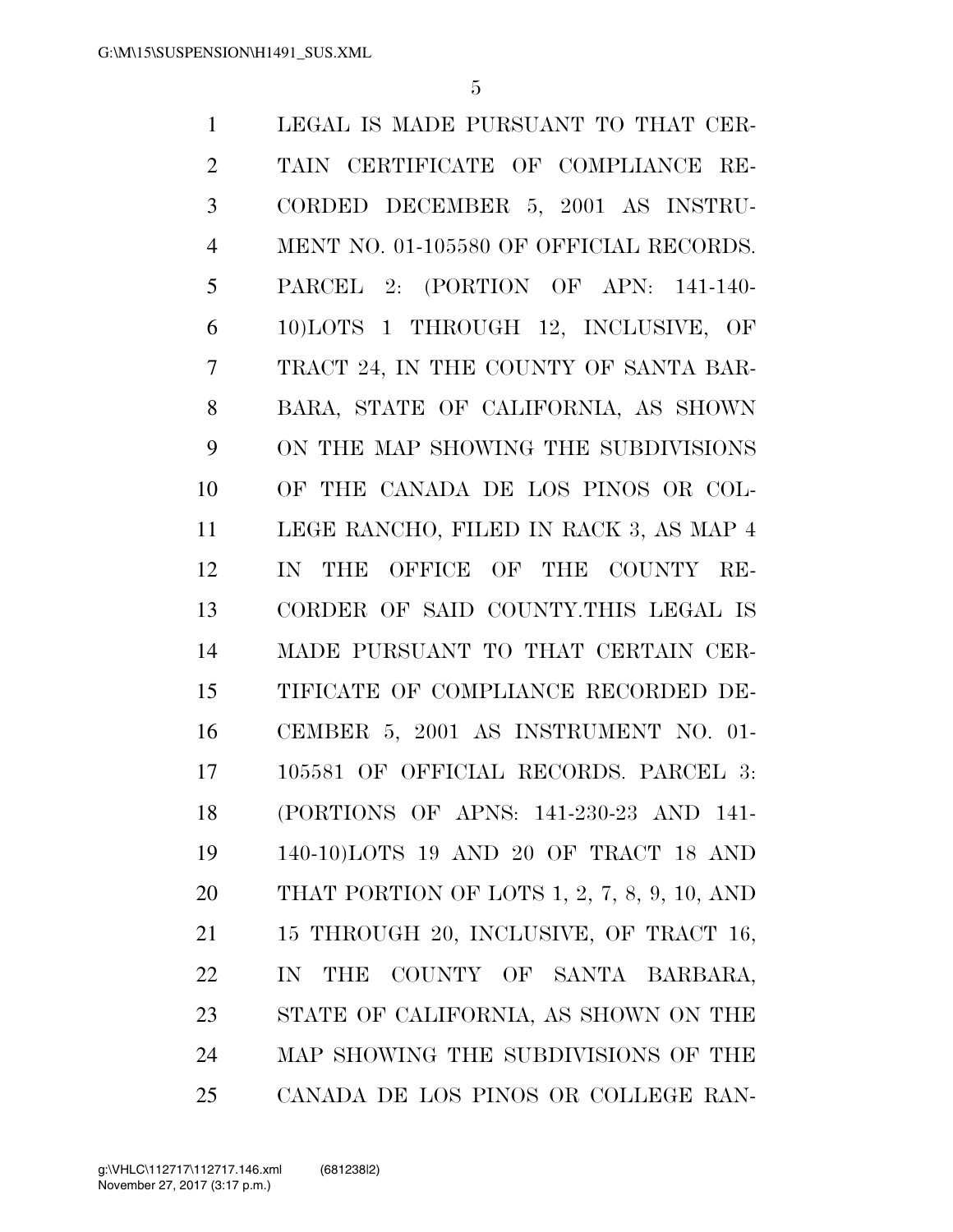CHO, FILED IN RACK 3, AS MAP 4 IN THE OFFICE OF THE COUNTY RECORDER OF SAID COUNTY, THAT LIES NORTHEAST- ERLY OF THE NORTHEASTERLY LINE OF THE LAND GRANTED TO THE STATE OF CALIFORNIA BY AN EXECUTOR'S DEED RE- CORDED APRIL 2, 1968 IN BOOK 2227, PAGE 136 OF OFFICIAL RECORDS OF SAID COUN- TY.THIS LEGAL IS MADE PURSUANT TO THAT CERTAIN CERTIFICATE OF COMPLI- ANCE RECORDED DECEMBER 5, 2001 AS IN- STRUMENT NO. 01-105582 OF OFFICIAL RECORDS. PARCEL 4: (APN: 141-240-02 AND PORTION OF APN: 141-140-10)LOTS 1 THROUGH 12, INCLUSIVE, OF TRACT 25, IN THE COUNTY OF SANTA BARBARA, STATE OF CALIFORNIA, AS SHOWN ON THE MAP SHOWING THE SUBDIVISIONS OF THE CAN- ADA DE LOS PINOS OR COLLEGE RANCHO, FILED IN RACK 3, AS MAP 4 IN THE OFFICE OF THE COUNTY RECORDER OF SAID COUNTY.THIS LEGAL IS MADE PURSUANT TO THAT CERTAIN CERTIFICATE OF COM- PLIANCE RECORDED DECEMBER 5, 2001 AS INSTRUMENT NO. 01-105583 OF OFFICIAL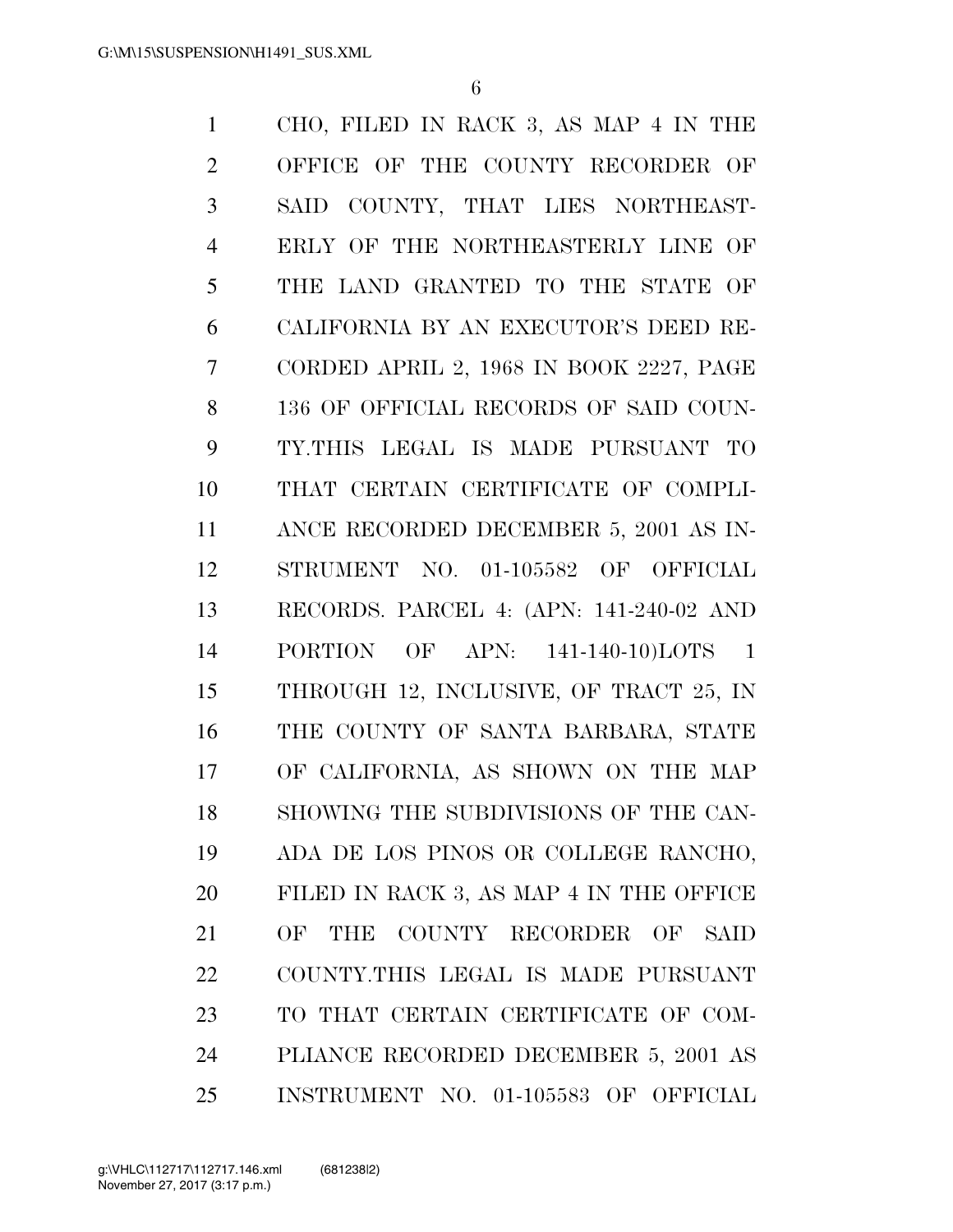RECORDS. PARCEL 5: (PORTION OF APN: 141-230-23)THAT PORTION OF LOTS 3 AND 6 OF TRACT 16, IN THE COUNTY OF SANTA BARBARA, STATE OF CALIFORNIA, AS SHOWN ON THE MAP SHOWING THE SUB- DIVISIONS OF THE CANADA DE LOS PINOS OR COLLEGE RANCHO, FILED IN RACK 3, AS MAP 4 IN THE OFFICE OF THE COUNTY RE- CORDER OF SAID COUNTY, THAT LIES NORTHEASTERLY OF THE NORTHEAST- ERLY LINE OF THE LAND GRANTED TO THE STATE OF CALIFORNIA BY AN EXECU- TOR'S DEED RECORDED APRIL 2, 1968 IN BOOK 2227, PAGE 136 OF OFFICIAL RECORDS OF SAID COUNTY.THIS LEGAL IS MADE PURSUANT TO THAT CERTAIN CER- TIFICATE OF COMPLIANCE RECORDED DE- CEMBER 5, 2001 AS INSTRUMENT NO. 01- 19 105584 OF OFFICIAL RECORDS.

 (f) RULES OF CONSTRUCTION.—Nothing in this Act shall—

 (1) enlarge, impair, or otherwise affect any right or claim of the Tribe to any land or interest in land that is in existence before the date of the en-actment of this Act;